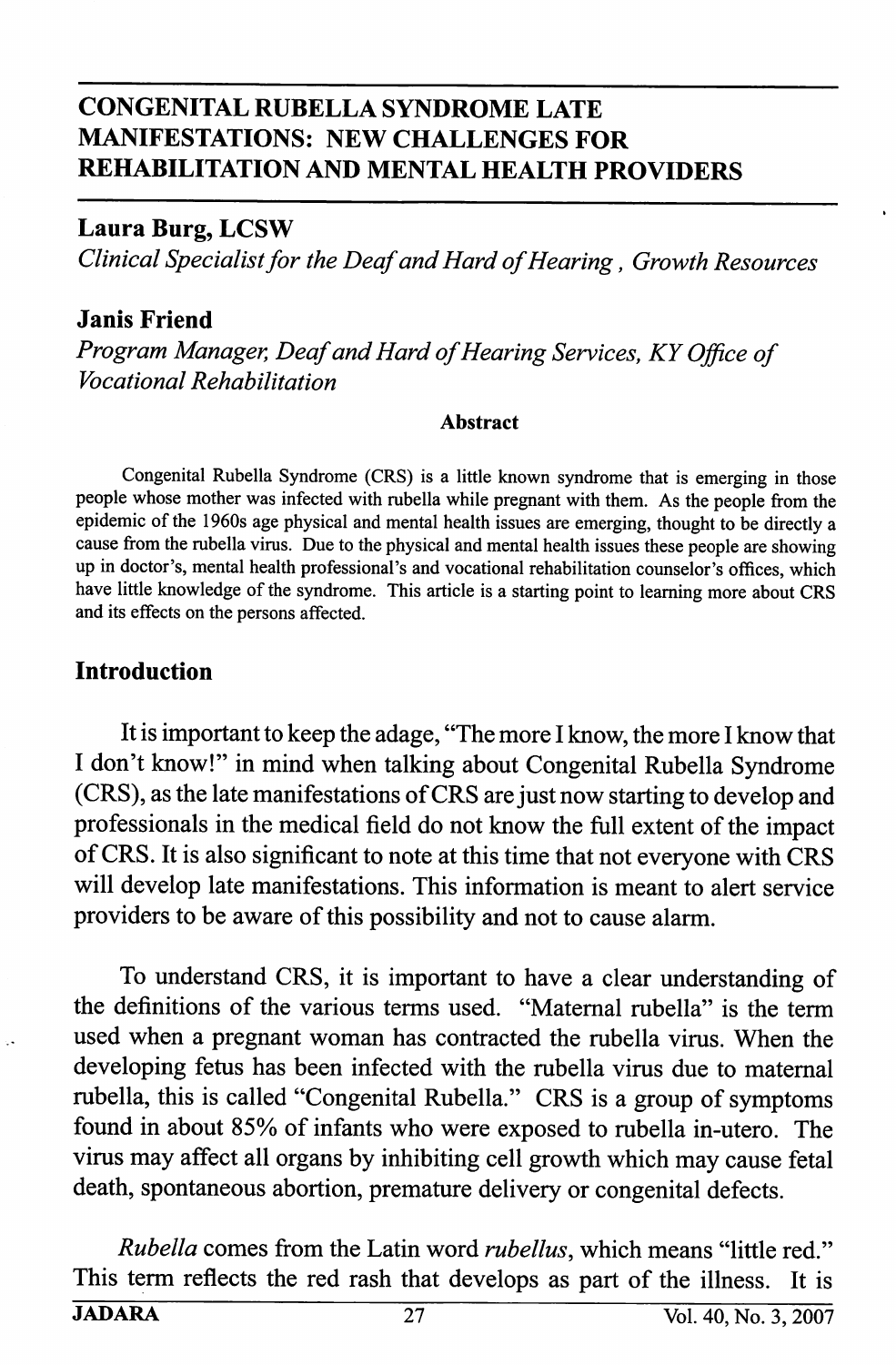also often referred to as the "Three-Day Measles" or "German Measles," because it was first identified in 1814 as a unique disease in German medical literature. The illness itself is a viral infection that primarily affects the skin and lymph nodes. Historically, epidemics have occurred every six to nine years primarily affecting children and often these children would infect their parent(s). The symptoms can be so mild that the person infected may not know they are ill and as a consequence, about 60% of women who became infected did not realize it. Therefore, if a woman was pregnant at the time and did not realize she had contracted rubella, it would not be recognized that her infant may have CRS. The last major epidemic in the United States was during the mid 1960s, however, there were still some epidemic pockets during the 1970s and 1980s.

When rubella occurs in a pregnant woman, the effects on the developing fetus can be devastating. Children infected with rubella before birth are at risk for growth retardation, mental retardation, deafness and malformations of the heart and eyes in addition to liver, sleep and bone marrow problems. Infants bom with CRS can shed the virus in urine and fluid from the nose or throat for a year or more and pass the vims on to others not vaccinated. Since the mbella infection can persist after birth, this suggests that the effects of the vims on brain development may have an on going impact even after birth (Brown, 2001). Alan Brown et al's 2001 study stated,".. .in susceptible individuals, a brain lesion induced by prenatal mbella could initiate a cascade of events that reverberate throughout development."

A vaccine was developed in the 1960s and first distributed in the United States in 1969. The initial dose is given to children at 12 to 15 months of age and a second dose is given at four to six years old. This vaccine can and does prevent the mbella vims. In the 1990s a debate started regarding the Mumps/Measles/Rubella (MMR) vaccination and whether or not it can cause autism, which resulted in the reluctance of some parents to have their children vaccinated. In March 2005, it was announced that mbella has been "eliminated" in the United States. Due to the disparity in immunization rates from country to country, however, approximately 100,000 babies are still bom worldwide with CRS annually. It is important to also keep in mind that 5% of those who receive the mbella vaccine do not develop immunity to the vims.

As stated previously, during the mid-1960s in the United States, there was a major epidemic of mbella. It is estimated that 12.5 million individuals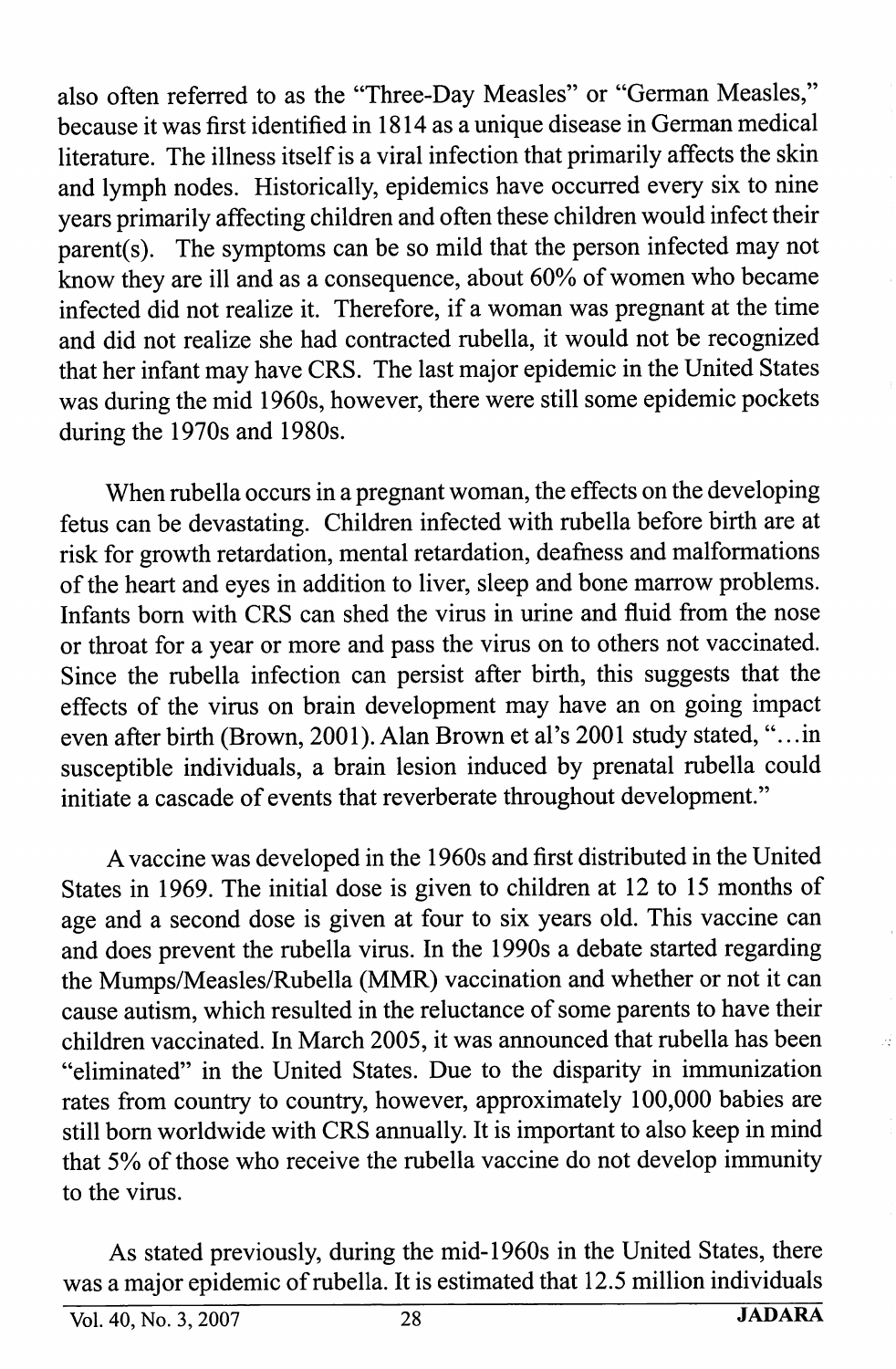were infected with rubella during this epidemic. Of the 12.5 million, it is estimated that 20,000 children were bom with CRS and of the children bom with CRS, there were more than 11,000 bom deaf, 3,580 bora blind and 1,800 bom mentally challenged. Many of the mentally challenged children were also both deaf and blind. In addition, more than 2,000 infected children died in the first four weeks of life. As these children with CRS aged, additional late onset medical problems began to emerge.

The most frequently identified "early manifestations," those evident between birth and adolescence, are hearing loss (73%) and visual impairments. The most common visual impairments are cataracts (20- 50%) and microphthalmia, meaning undersized eyes (50%). Other early manifestations include congenital cardiac problems, mental retardation (42%), and autistic-like behavior (7.4%). There may also be neurological problems including microcephaly (abnormal smallness of the head), cerebral palsy, hypotonia (decrease of normal tonicity or tension as in muscles or arteries), poor balance and dyscoordination (impairment of the ability to perform smoothly coordinated voluntary movements). Most of these manifestations are apparent at birth; however, some may emerge two to seven years after the original mbella infection even in the children who had no symptoms at birth. Two of the most common of these early delayed manifestations that were not present at birth are hearing loss and vision loss, (Polowe-Aldersley, 1990).

Now, 30 to 40 years after the last major epidemic, we are seeing the emergence of "late manifestations" of CRS which may start in the adolescence years or later. Since this is fairly new information, it is unknown if the late manifestations will end at some point or if they will continue to develop. Some of the late manifestations being observed in individuals who are deaf from CRS are a change in hearing ability; visual problems (most common are acquired glaucoma and detached retina), diabetes, thyroid conditions, gastrointestinal difficulties, vascular problems, seizures, effects to the central nervous system, and early menopause. In some cases there are also psychological problems that may emerge including withdrawal, reduced fmstration threshold, depressed mood, and emerging psychotic symptoms. Behavioral problems are also becoming apparent with the most common being impulsive behavior and attention deficiencies.

There are some psychiatric and neurological symptoms associated with CRS that need a closer look especially the appearance of a 20.4%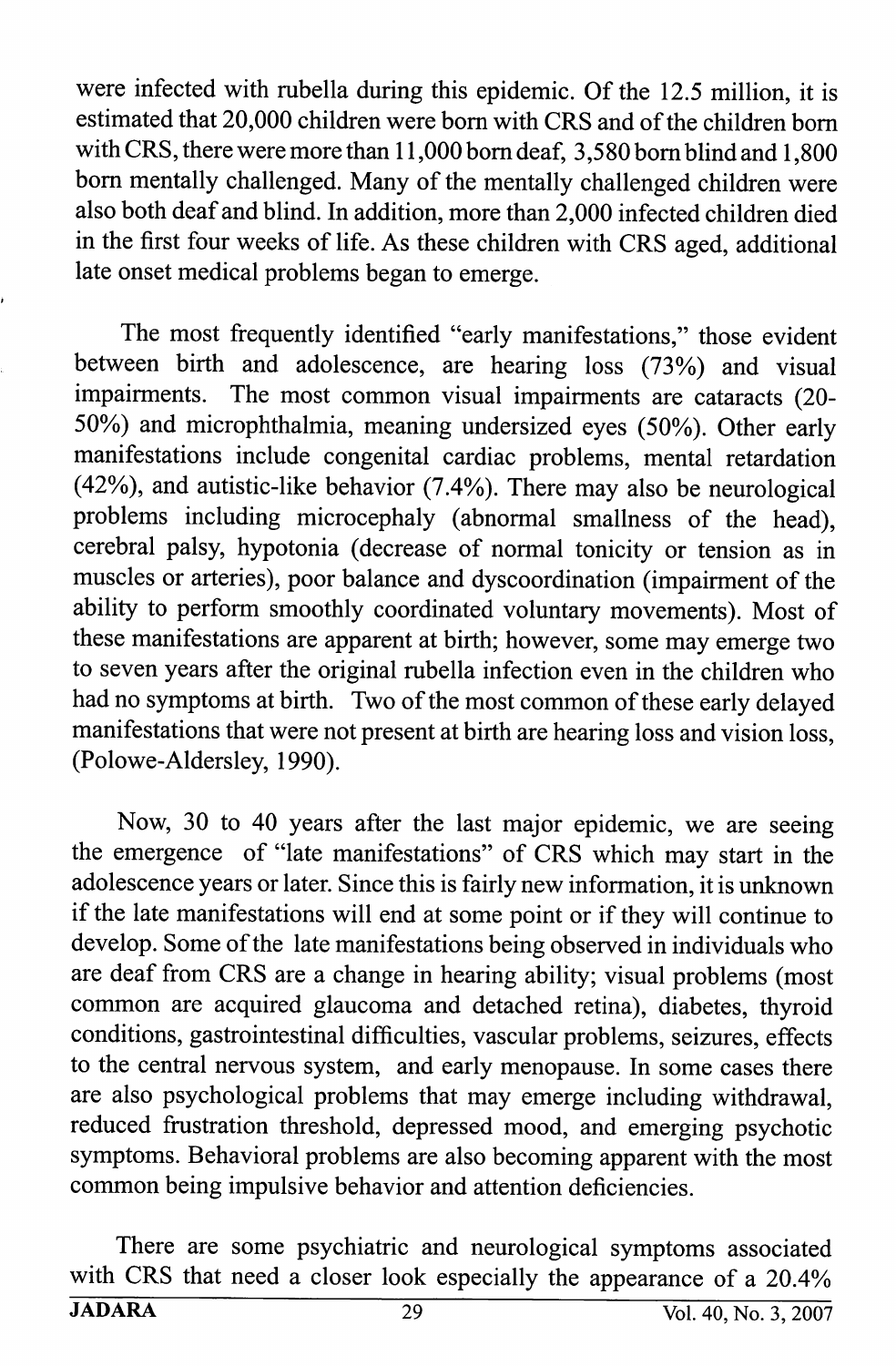risk of adult onset of schizophrenia or schizophrenia spectrum disorders. Research has shown that these psychological problems are not related to the individual's deafness because they also appear in CRS adults that are not deaf. In research studies it was found that rubella exposed infants are at a greater risk of developing schizophrenia when they become adults. In one study, MRI tests show people who have CRS and schizophrenia like symptoms had reduced cortical gray matter volume and greater size of the lateral ventricles, finding that have been shown in studies of persons with just schizophrenia, (Brown, 2001). In addition, research shows that there is a decline in IQ from childhood to adolescence (Brown, 2001).

A major question at this time is regarding the possible causes of these late onset conditions and there are several prevailing theories. One theory is that the virus persists in the affected organ(s) or that the old infection sets up an autoimmune response (Nicholas, 2000). Another theory is that due to some cause or circumstance, the virus reactivates. A virus is not a living organism and cannot be killed but can remain dormant for many years then reactivate causing additional problems. The most popular theory at this time is that the effects of the original virus were so devastating that the organs and systems start to deteriorate more quickly as the individual ages.

Much research needs to be done to address all these various issues, especially regarding whether or not prenatal rubella exposure is a cause for schizophrenia and/or autism. It is hoped that a major research project will soon be undertaken focused on studying the late onset manifestations of CRS in individuals who are deaf. In the interim, Nancy O'Donnell at the Helen Keller National Center has developed a data collection form that can be used in collecting preliminary data for future research. It appears that what we know so far is only a small portion of the larger picture.

Meanwhile, the implications for rehabilitation, mental health and physical health professionals are vast. This issue first came to the attention of vocational rehabilitation counselors for the deaf in Kentucky when consumers started returning for services following perhaps years ofsuccessful employment. Sometimes dramatic changes were noted that had occurred since they last passed through the system. Most notably were the myriad of mental health issues that needed addressing before beginning preparation for re-employment. Often there were also medical problems (primarily diabetes, thyroid and heart problems) that must be addressed and considered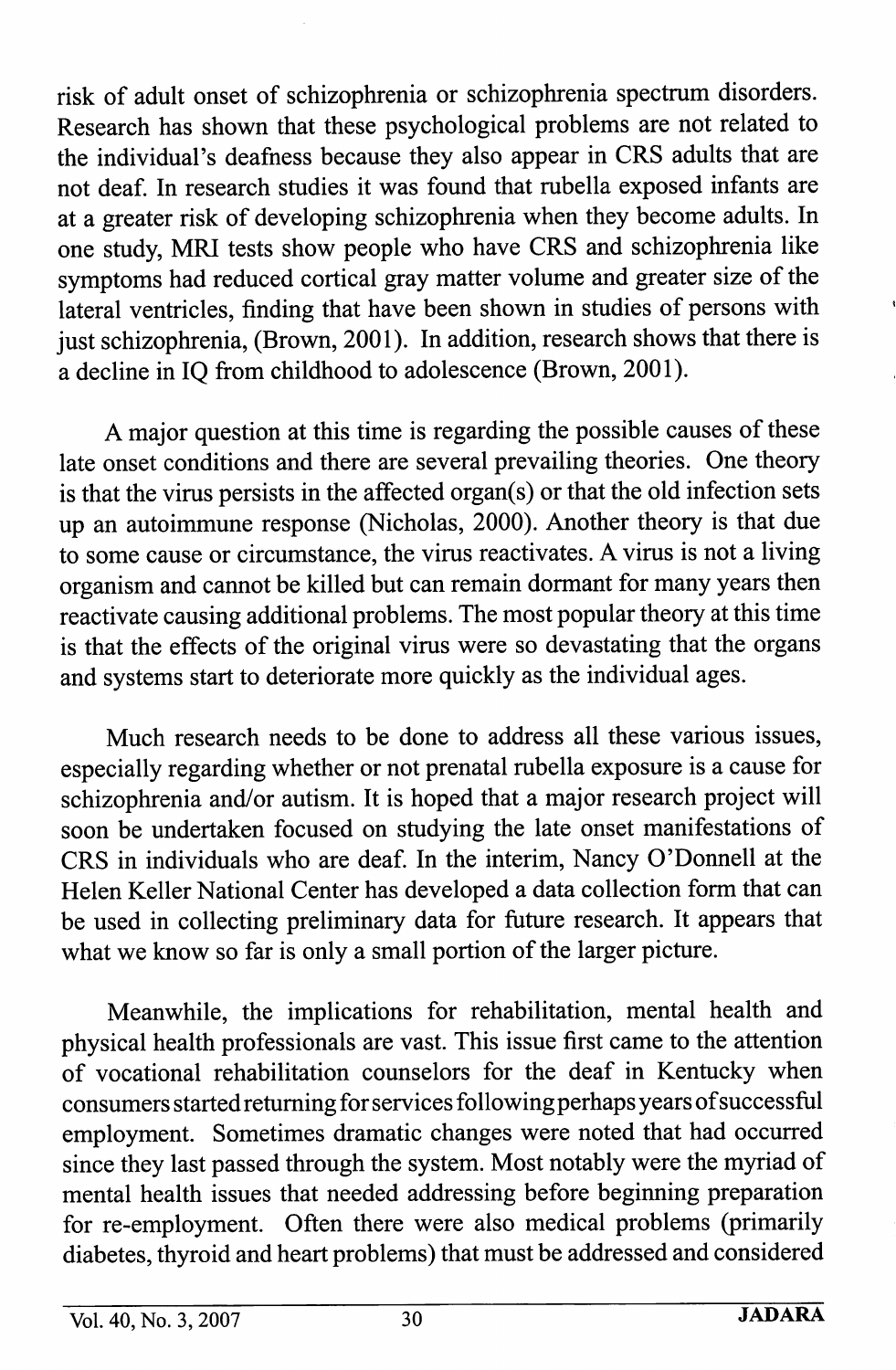in job placement. Behaviors, including impulsivity, low frustration tolerance, aggression, mood shifts, compulsive behavior and decreased attention span often necessitated a referral for supported employment in lieu of returning to competitive employment. The issue then arose that due to the years of successful employment and stability the consumer may not meet the qualifying criteria for supported employment. Also, referrals needed to be made for a visual evaluation due to the increased possibility of development of cataracts and glaucoma and a thorough physical evaluation for possible adult-onset diabetes, heart problems, thyroid problems and respiratory problems, all of which can impact job placement and job continuation.

Implications for the mental health professional are similar to that of the rehabilitation professional. Many of the physical problems that are emerging can have an immense impact on a person's mental health status. For example persons with untreated thyroid conditions, heart conditions and diabetes can have mood swings or depression specifically due to the illness. Then add in the feeling that the person is "falling apart" and can not do things they used to be able to do and this certainly impacts a person's mental health. There have also been some atypical symptoms such as a late onset of psychotic symptoms. In the general population the onset is often in the persons late teens or during their 20s. Persons with CRS are starting to experience some psychotic symptoms in their late 30s and into their 40s and their presentation are somewhat different. From observation of clients with psychotic symptoms and possible CRS the negative symptoms of schizophrenia are minimal and they respond well to medication. In some cases, a decline in cognitive abilities has been noted. Clients known to have CRS often report "forgetting" things, such as appointments or conversations they have had as well as previously learned skills. As a consequence, when working with individuals with late manifestations of CRS it is important to educate them on how to cope with their various long term illnesses as well as teaching them new skills to help them adjust to their memory loss.

The medical community is, for the most part, unaware of late manifestations of CRS. Due to the diversity of symptoms, the individual is often referred to a variety of doctors with expertise in one or the other particular area. As a consequence, there is no centralization of the symptoms to enable one to recognize they may all be related to a particular syndrome. Therefore, it may be necessary for the vocational rehabilitation or mental health professional to advocate and educate for the client.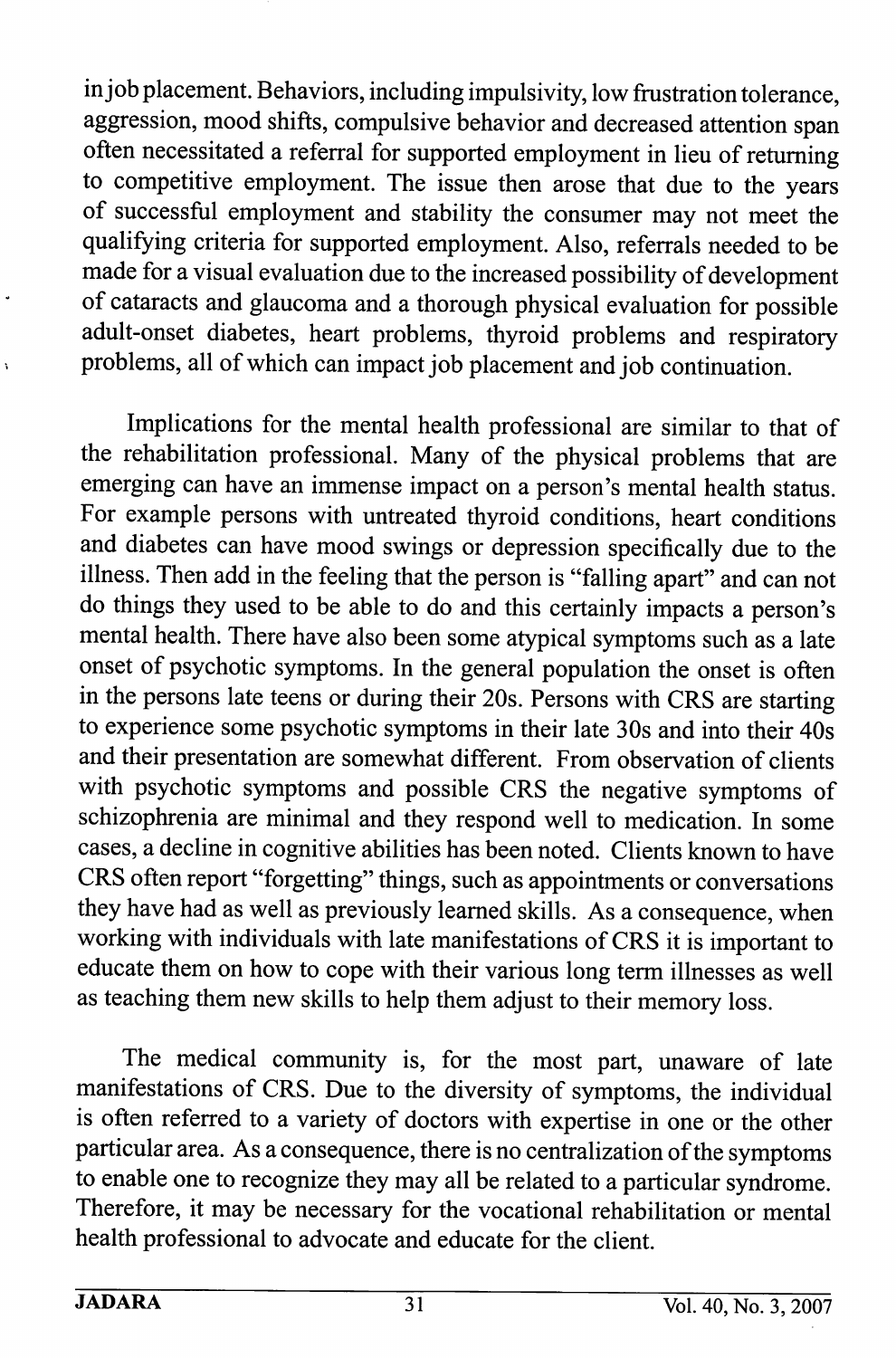The bottom line is that we are all still learning about CRS and recognize that there is still much to be learned. Due to the effects of these late manifestations on the life of individuals affected, including employment, physical and mental health, the need becomes urgent for more research and information. At this point, the more this is discussed, the more the word is spread and the more information is shared, the more we will leam and be able to better serve those who are experiencing late manifestations of CRS.

Laura J. Burg, LCSW Clinical Specialist for the Deaf and Hard of Hearing Growth Resources 201 Mechanic Street Lexington, Kentucky 40502 (800) 432-0555 Voice/TTY ljburg@bluegrass. org

Janis Friend Program Manager, Deaf and Hard of Hearing Services KY Office of Vocational Rehabilitation 209 St. Clair St. Frankfort, KY 40601 (502) 564-4440 Ext. 267 JanisK.Friend@ky.gov